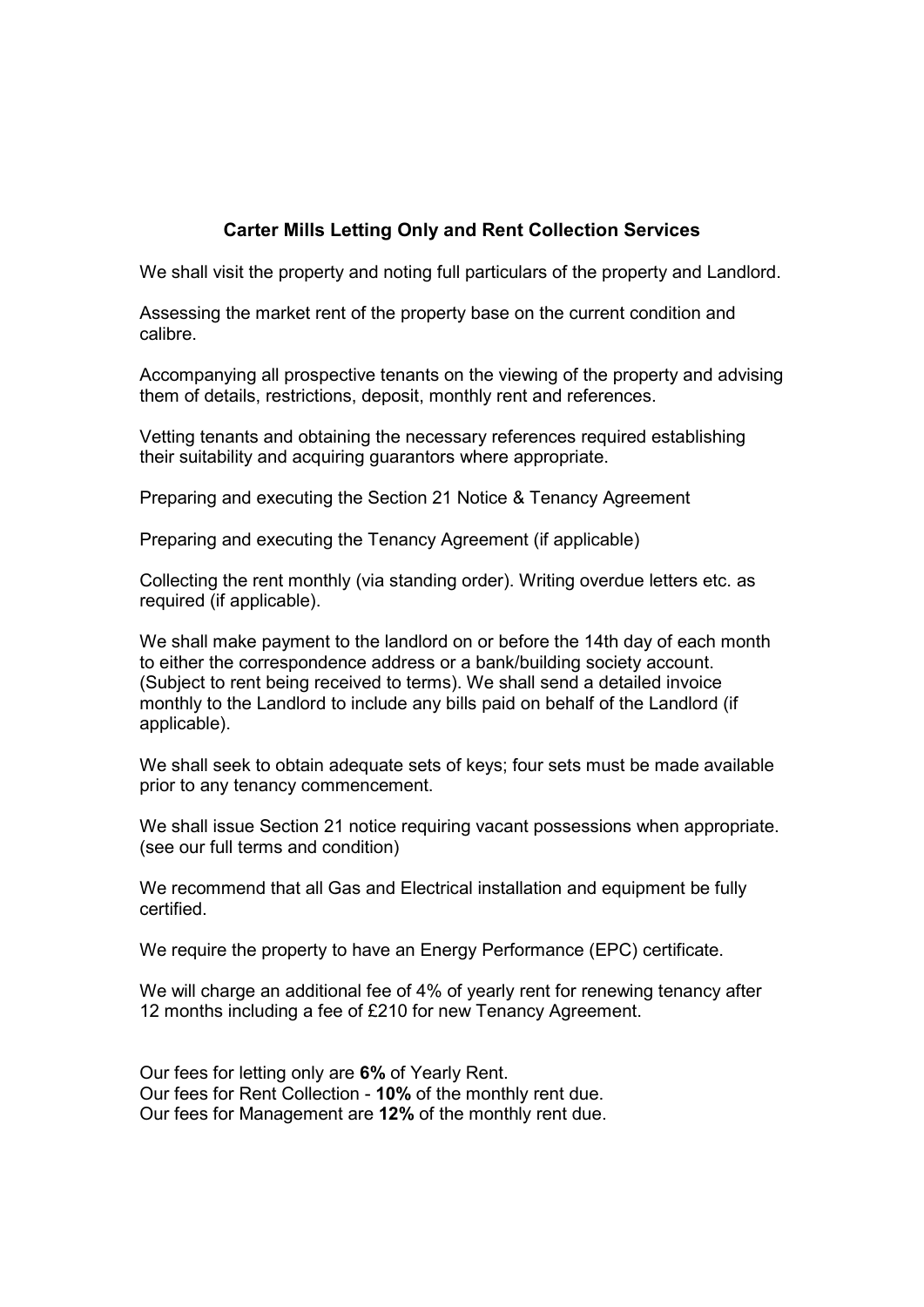## **Please confirm the following details.**

- *1. Whether you own title solely or jointly and if jointly, with whom?*
- *2. Whether you own the freehold or leasehold title.*
- *3. The name and address of your Bankers and your account number.*
- *4. Your forwarding addresses and telephone number.*
- *5. Your insurer's name and address and policy number (both house and*  *Contents).*
- *6. Your Solicitor's name and address.*
- *7. Your Builder's name and address.*
- *8. Any other information which you may consider relevant, including Special circumstances or requirements.*